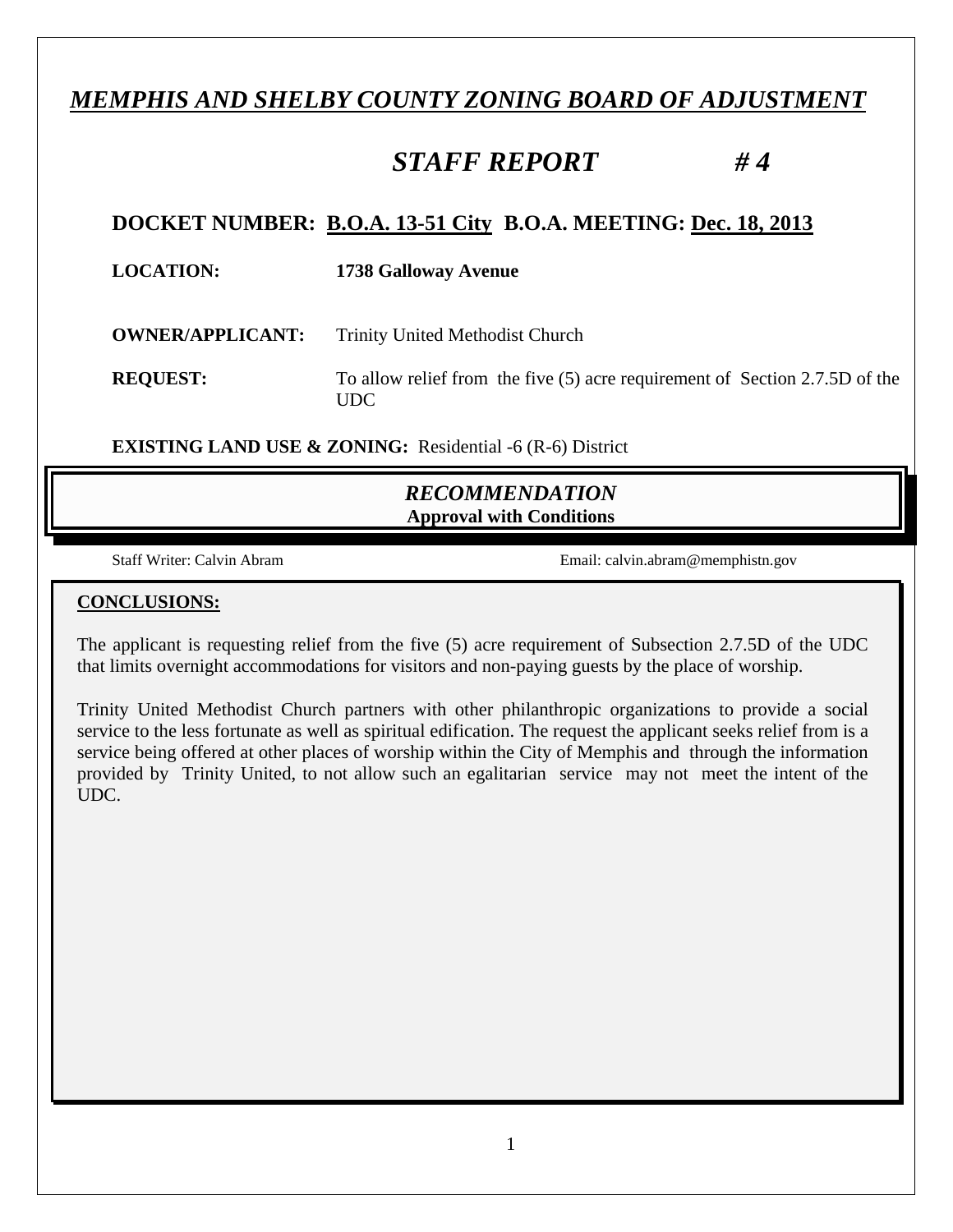

# **SURROUNDING LAND USES AND ZONING:**

- **North:** Residential
- **South:** Residential
- **East:** Residential
- **West:** Residential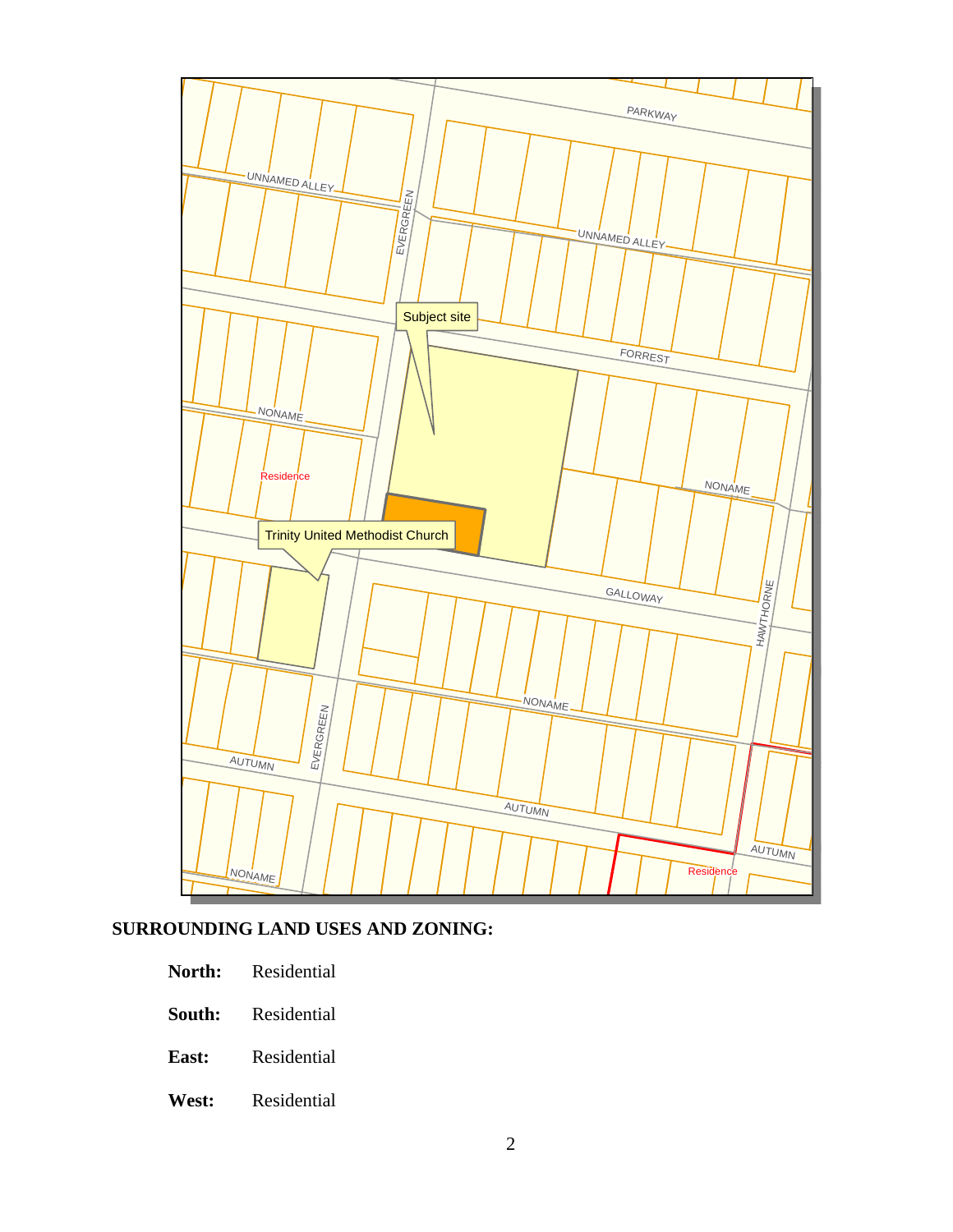

**The site has frontage along Galloway Avenue and Evergreen Street**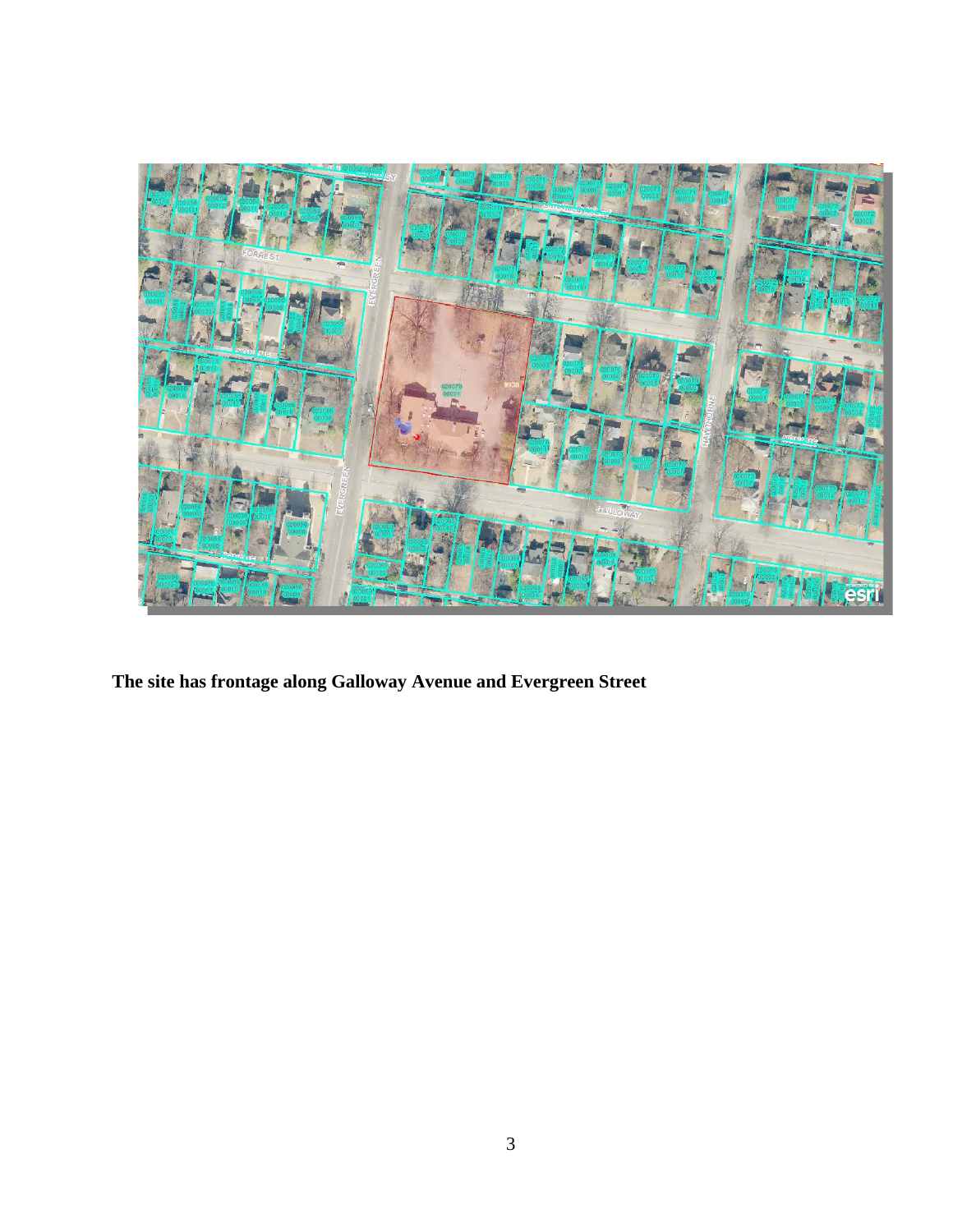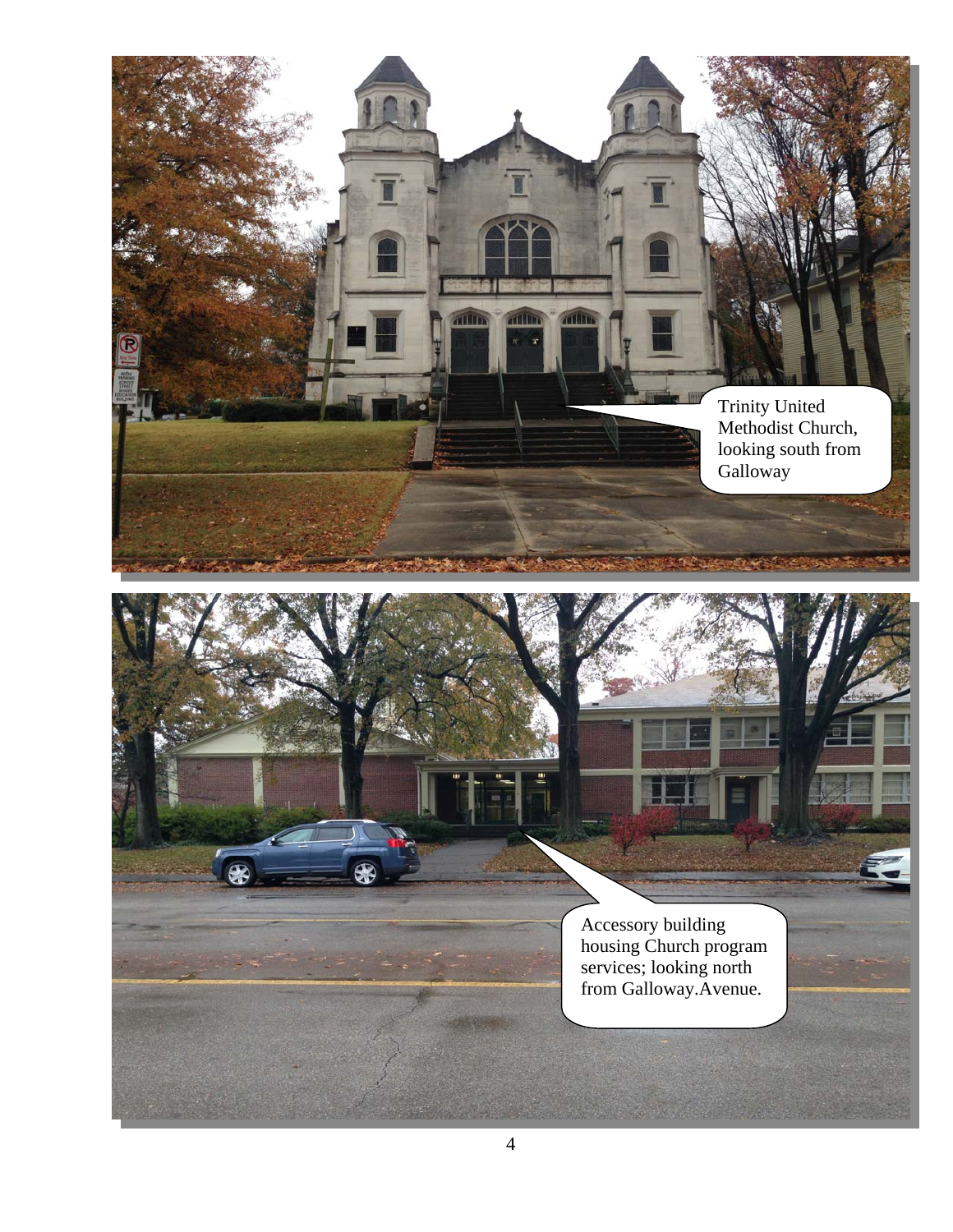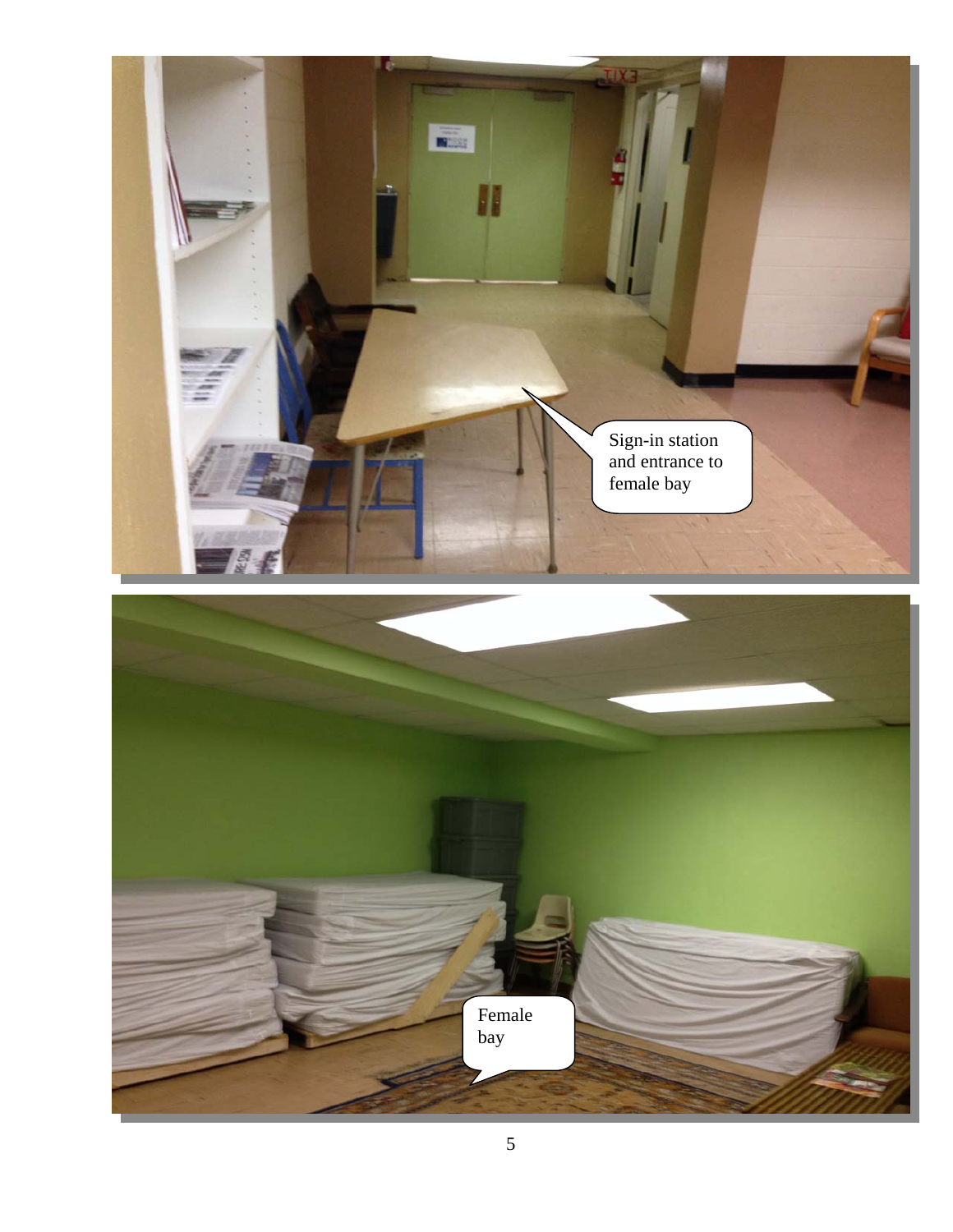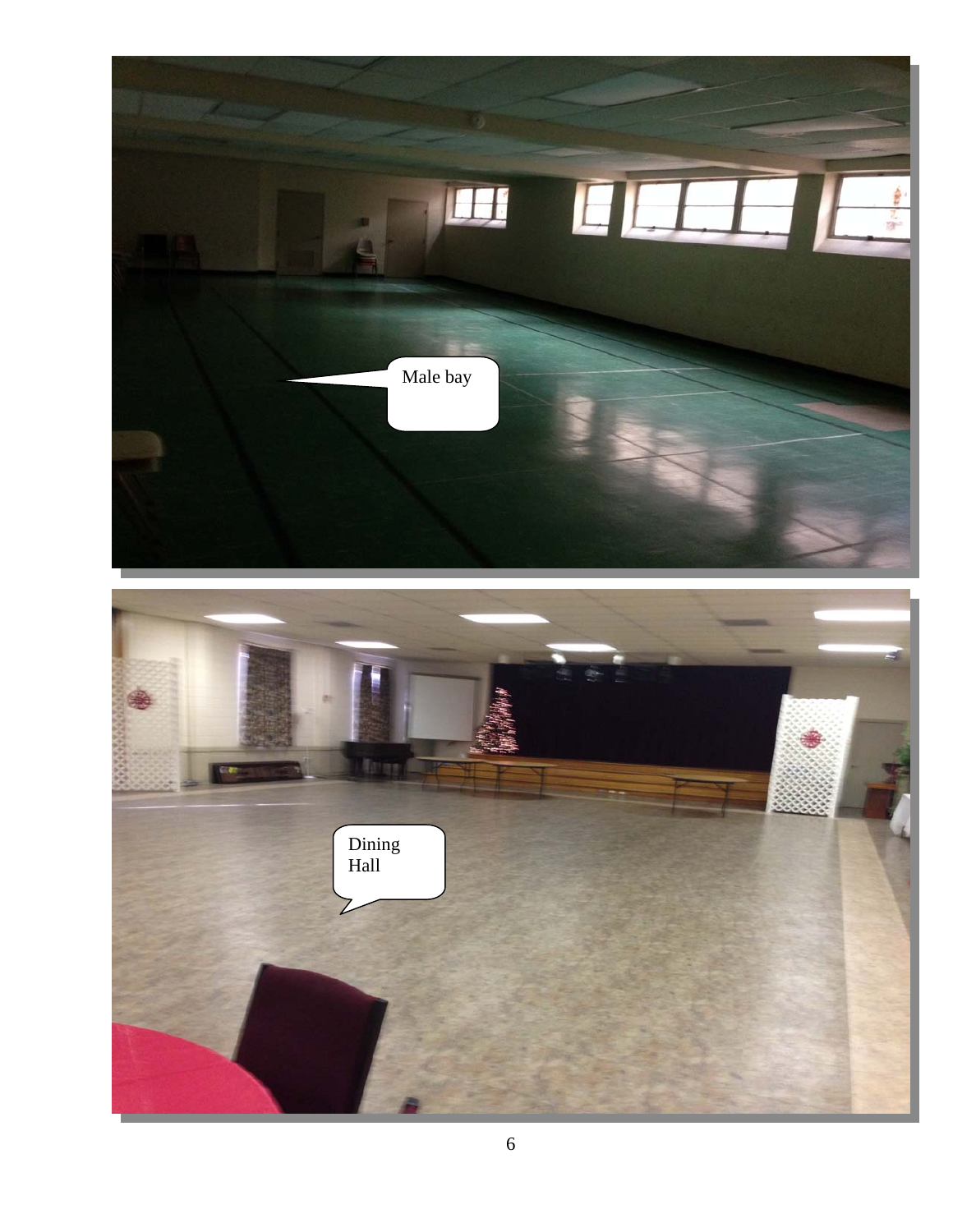# **STAFF ANALYSIS:**

#### *Site Description*

The subject site is situated at 1738 Galloway Avenue and is the accessory structure for Trinity United Methodist Church

This site is less than five (5) acres and is occupied by a one-story red brick building which current use houses several programs for the main structure located at the southwest corner of Galloway Avenue and is currently zoned R-6 (Residential-6) as are all of the abutting properties to the site.

The primary structure of Trinity United Methodist Church was erected in 1920's; it is twostories in height and has 23,995 square-feet of heated space. The Church was erected prior to the approval of the five acre requirement of the current UDC and the Church has been fully operational and active within the Evergreen Community and the City of Memphis to this date.

The site is surrounded by residential land-uses.

The residential districts are intended to create, maintain and promote a variety of housing opportunities for individual households and to maintain the desired physical character of existing neighborhoods. While the districts primarily accommodate residential uses, nonresidential uses that are compatible with residential neighborhoods are also allowed.

#### *Request*

A variance to Subsection 2.7.5D of the Unified Development Code allowing the overnight sheltering of up to twelve (12) patrons in a place of worship.

The operations of the program will work in such a manner that all patrons to the site will be screened and vetted by Manna House; next, Trinity Methodist Church will provide transportation from the pick-up location (Church Van) to the shelter area located at 1738 Galloway Avenue at 5:30 p.m. until 6:30 a.m. The patrons will sign in, belongings secured and separated by gender. All patrons sheltered at the Church will be monitored at all times and secluded to three areas of the shelter:

- 1. The bathroom
- 2. The dining facility
- 3. The open sleeping bays

The Church will have at a maximum of 20 volunteers to the site to assist with the sheltering program and a minimum of 3 (three) staffers/volunteers spending the night to oversee the participants. The program allows time for fellowshipping, dining and a safe place to sleep two nights per month during the winter season. Trinity United Methodist Church has held several meetings sharing its mission for this program with the community and/or other stakeholders.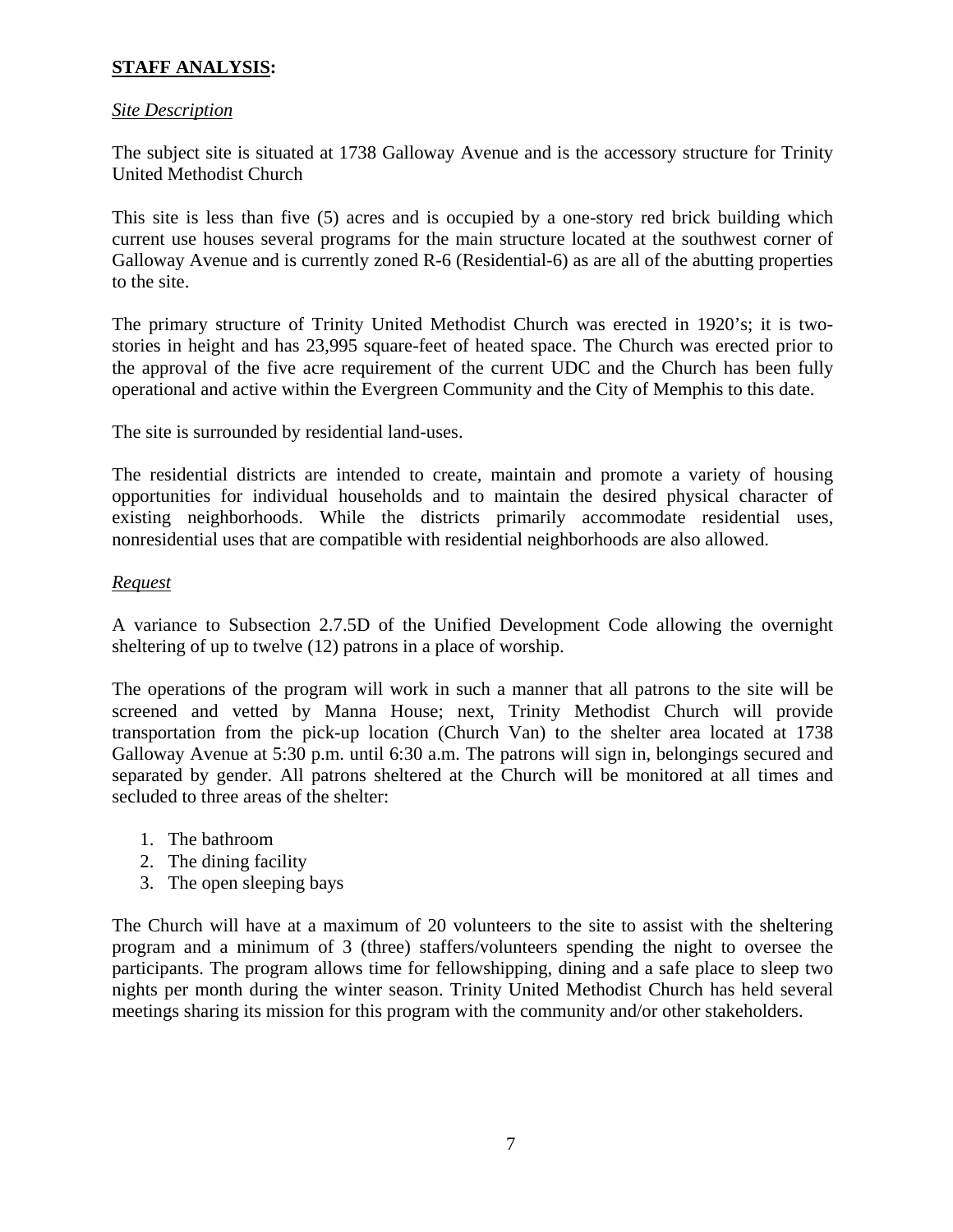#### *Review of Request/Conclusion*

The Unified Development Code, Subsection 2.7.5D requires that all places of worship reside on a minimum of five (5) acre lot in order to allow visitors and nonpaying guests overnight stay at a place of worship.

In this case, applying the five (5) acre requirement is impractical, since the Church was built in the 1920's prior to the approval of the UDC. The Church also partners with other places of worship and nongovernmental organizations to manage and implement the program. The other organizations either assist by screening, vetting or providing similar programs as Trinity United Methodist Church.

The Church's request is also unique being the Primary building and secondary building are separated by both Galloway Avenue and Evergreen Avenue and when compared to other places of worship within Memphis (Colonial Cumberland Presbyterian) they don't share this hardship.

After OPD carefully reviewed and toured Trinity United Methodist Church, it was concluded the program would not have a negative impact to the area or degrade in any manner the character or integrity of the Evergreen Community.

**Recommendation:** Approval with Conditions

Site Conditions

- 1. The applicant shall not allow more than 12 (twelve) people to shelter at the site as part of the Homeless Sheltering Program.
- 2. The applicant shall not allow walk-ups to the Homeless Sheltering Program at any time.
- 3. The applicant shall provide transportation to and from the site for all participants sheltering as part of the Homeless Sheltering Program.
- 4. The site shall have an operational policy for the Home Sheltering Program and adhere to the policy.
- 5. The applicant shall not exceed the Home Sheltering Program of more than three (3) days per month and any increase in the number of days must be submitted in writing to the Office of Planning and Development.
- 6. The hours of operation for the Homeless Sheltering Program shall be from 5:30 p.m. until 6:30 a.m. on designated days to be determined by Trinity United Methodist Church.